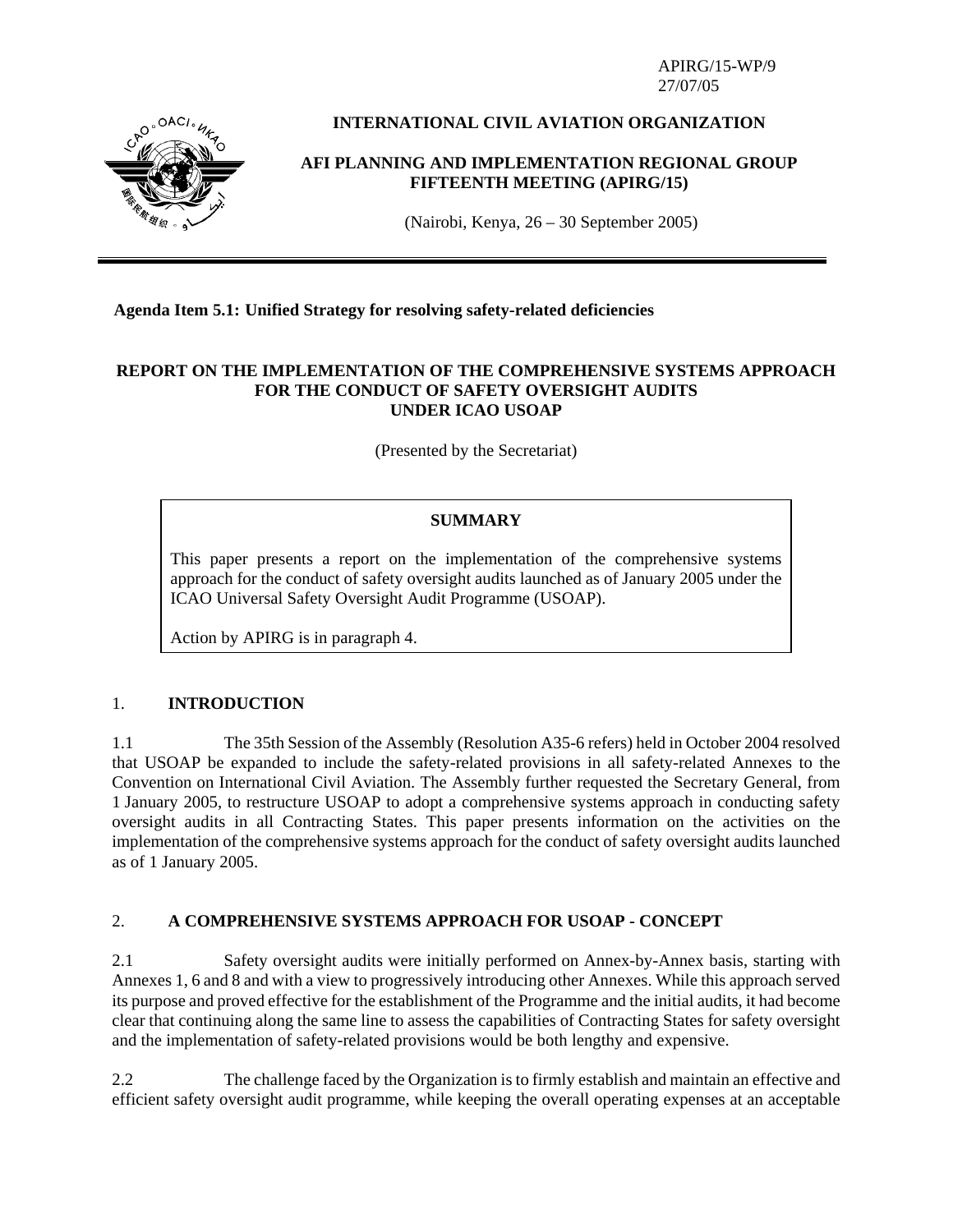level. On the basis of the experience gained, ICAO was of the opinion that it was time for USOAP to evolve from an Annex-by-Annex to a comprehensive systems approach, which would focus on the States' overall safety oversight capabilities. The comprehensive systems approach would cover all safety-related Annexes and would provide an improved and cost-effective approach to auditing.

2.3 The comprehensive systems approach to the conduct of safety oversight audits consist of two phases. In the first phase, the implementation of Annex provisions and the identification of differences would be determined through the review of duly completed State Aviation Activity Questionnaire and Compliance Checklists for all relevant Annexes, and through the review of documents developed by a State to assist it in the implementation of SARPs, as well as in maintaining an effective safety oversight system. In the second phase, the State being audited would be visited by an ICAO audit team, who would validate the information provided by the State and also conduct an on-site audit of the State's overall capability for safety oversight. This would include an audit of the organization, processes, procedures and programmes established and maintained by the State to help it fulfil its safety oversight obligations.

2.4 Audits under a comprehensive systems approach would be tailored to the level and complexity of aviation activities in the State to be audited, taking into account the mechanisms put in place by the State to carry out its safety oversight responsibilities. The duration and periodicity of the visits, as well as the size of the audit teams, would be determined through a review of the information contained in documents provided by the State, including the completed State Aviation Activity Questionnaire and the Compliance Checklist. As a basis, all Contracting States would be visited at least once in any six-year period, with follow-up visits conducted on a need basis.

2.5 Under the comprehensive systems approach, ICAO Regional Offices will play a major role in their respective regions. The main role of the Regional Offices will be to conduct follow-up missions to ascertain the status of implementation of States' corrective action plans, in addition to maintaining close contact with audited States as part of their regular mission. Technical staff from the Regional Offices will be trained as safety oversight auditors to assist in the conduct of audits and to conduct follow-up missions.

## 3. **A COMPREHENSIVE SYSTEMS APPROACH FOR USOAP - IMPLEMENTATION**

## 3.1 **Audits**

3.1.1 Planning and activities for the implementation of the comprehensive systems approach started immediately following the endorsement of Assembly Resolution A35-6 in October 2004. All States participating in the 35th Session of the Assembly were provided with the tools required to prepare for the forthcoming audits in a CD-ROM, and were requested to submit a completed State Aviation Activity Questionnaire (SAAQ) and Compliance Checklists (CCs) by 31 May 2005. Some States that have requested an extension to complete the tools have been allowed to do so in consideration of the immense work which needs to be done in order to submit fairly accurate information. The analysis of the information submitted by States would enable ICAO to develop the audit programme to implement the requirements of Assembly Resolution A35-6.

3.1.2 Contracting States scheduled to be audited in 2005 (twelve States) were approached during the Assembly, and their agreement sought prior to publishing the schedule. Canada offered to be the first State to be audited. Accordingly, the audit of Canada was officially conducted from 11 to 22 April 2005. Because of the complexity of the process as well as the civil aviation system in Canada, some parts of the system such as the audit relating to accident investigation was conducted from 15 to 18 February 2005.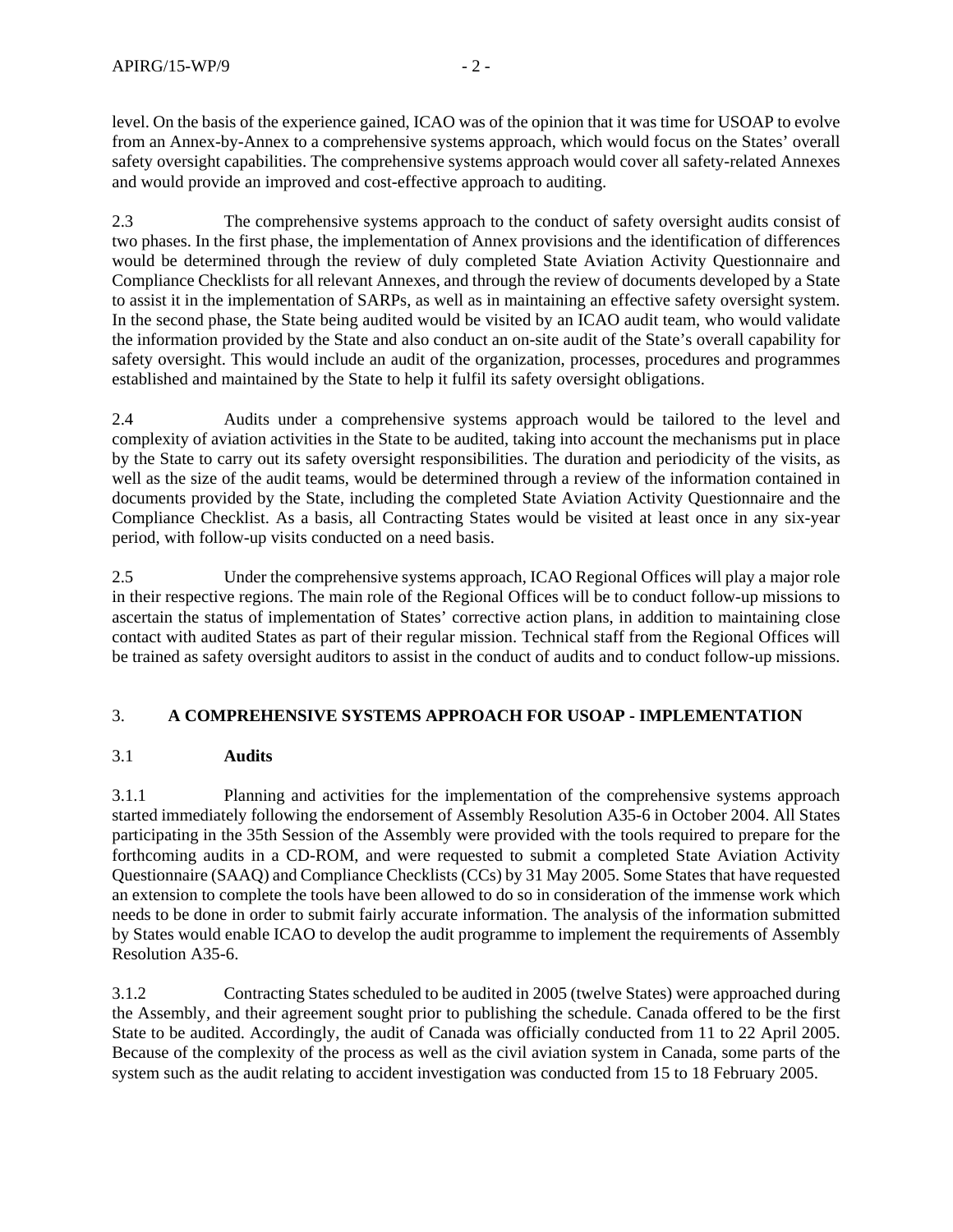3.1.3 The audit schedule for States to be audited in 2005 and 2006 was published in December 2004, providing States adequate time to prepare for an ICAO safety oversight audit and to discourage States from requesting the postponement of the audit. Except for the States to be audited prior to October 2005, all other Contracting States have been given an advance notice ranging from a year to over two years. This advance notice would enable Contracting States to fully meet the spirit and intent of Assembly Resolution A35-6, Operative Clause 11, which urges States to accept audit missions as scheduled by ICAO in order to facilitate the smooth functioning of the Programme.

3.1.4 Nevertheless, requests for postponement have been received both from States scheduled to be audited in 2005 as well as in 2006. It should be recognized that all States cannot be audited in the last year of the audit cycle and that each request for postponement generates a negative impact on the Programme both in its effectiveness and efficiency. Each request is assessed for its merit. In the case of non-acceptance of postponement, requesting States are so advised and encouraged to reconsider their request and accept the audit as scheduled. All cases of States who did not withdraw their request for postponement will be reported to the Council, including the financial impact resulting from the refusal to accept the audit as scheduled.

### 3.2. **Training**

3.2.1 In preparation for the launching of safety oversight audits under the comprehensive systems approach ICAO has conducted seven seminar/workshops, one in each of the ICAO Regional Offices, directed at the National Safety Oversight Coordinators, ICAO Regional Office experts and other participants from Contracting States and regional and international organizations. A total of 437 participants from 111 Contracting States, 13 international and regional organizations and from the seven ICAO Regional Offices participated in these seminar/workshops. Also, regional office staff were provided with a detailed briefing on the comprehensive systems approach and the role of the regional offices in the implementation of USOAP.

3.2.2 ICAO also conducted three auditor training courses: two held at Headquarters and one in the European and North Atlantic Office in Paris. A total of fifty-nine experts, including officers from ICAO Headquarters and Regional Offices, and officials seconded by Contracting States to ICAO to support the Programme on a long- or short-term basis, have been trained. Three additional auditor training courses will be conducted in three ICAO Regional Offices (Bangkok, Dakar, and Lima) before the end of 2005. Training in the remaining ICAO Regional Offices (Cairo, Mexico and Nairobi) is planned for 2006.

### 3.3 **Tools**

3.3.1 A series of audit tools was developed to assist both Contracting States and ICAO in the preparation for, and conduct of, safety oversight audits. These tools include the State Aviation Activity Questionnaire (SAAQ), Compliance Checklists for each Annex concerned and Audit Protocols for each area of audit. The SAAQ is available to all Contracting States through the ICAO-Net website in English, French, Russian and Spanish.

3.3.2 Compliance Checklists for each Annex concerned have been prepared to assist States in ascertaining the status of implementation of Standards and Recommended Practices (SARPs) and in identifying any difference that may exist between national regulations and the corresponding ICAO Annex provisions. SAAQs and Compliance Checklists submitted by States will enable ICAO to prepare better for forthcoming audits and Compliance Checklists may also be used to enable ICAO to maintain an up-to-date database on the level of compliance by States with ICAO SARPs.